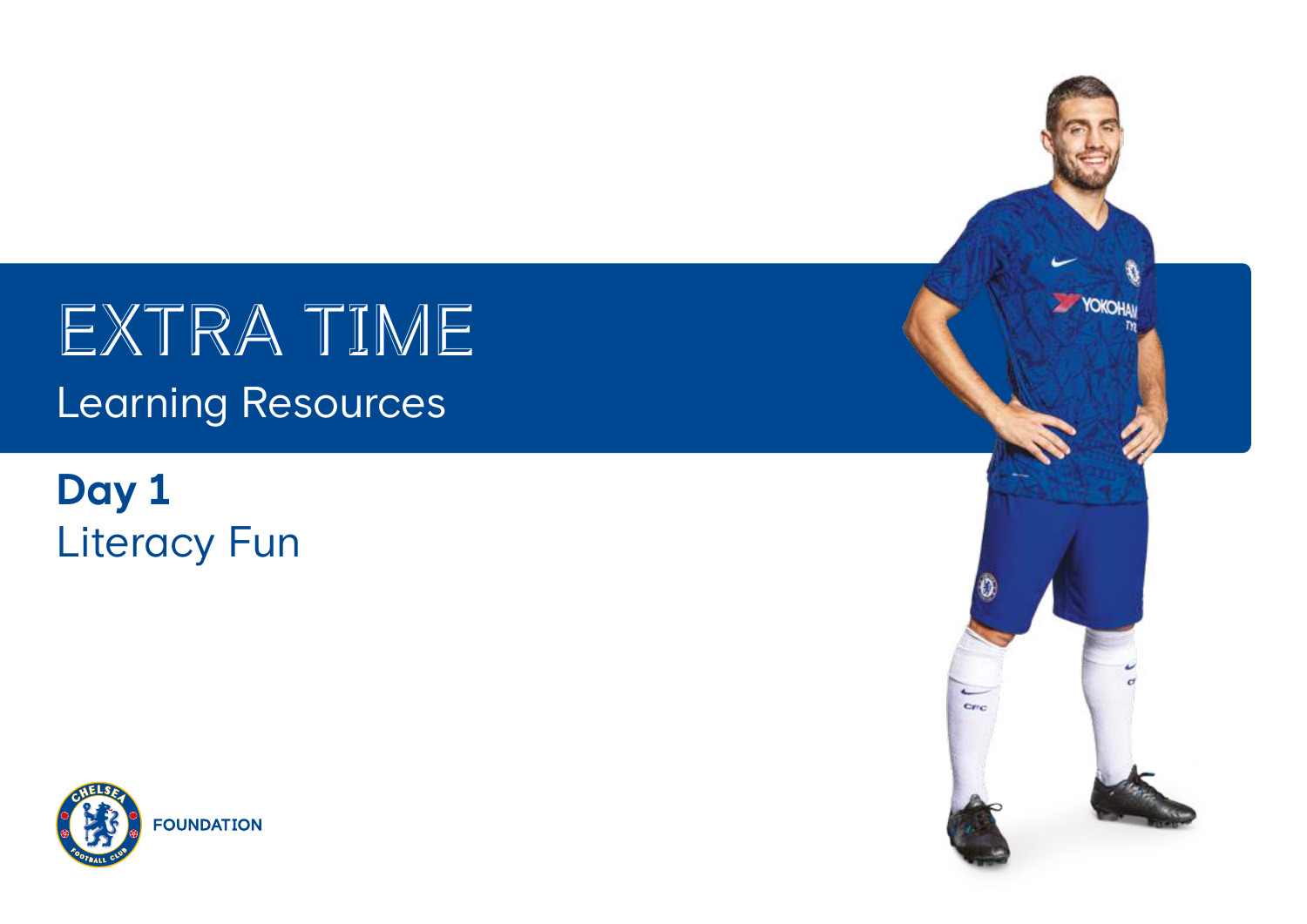# GET active with Chelsea fc

## **Monday Mateo Kovacic**

## **Focus:** Fitness

Lie down on your back. Start with some items (e.g. Balls, plastic bags, pillows) by your feet and a bucket behind your head.

One item at a time, you must lift with your legs, sit up and take with your hands, then lie back down arms straight above your head and place the item in the bucket behind you.

Continue to repeat for 30 seconds.

#### **Rest for 1 minute. Repeat x 5 times.**

How many items did you move in to the bucket in 30 seconds? What was your best score?



#### **Extra Time** Learning Resources **Day 1: Literacy Fun**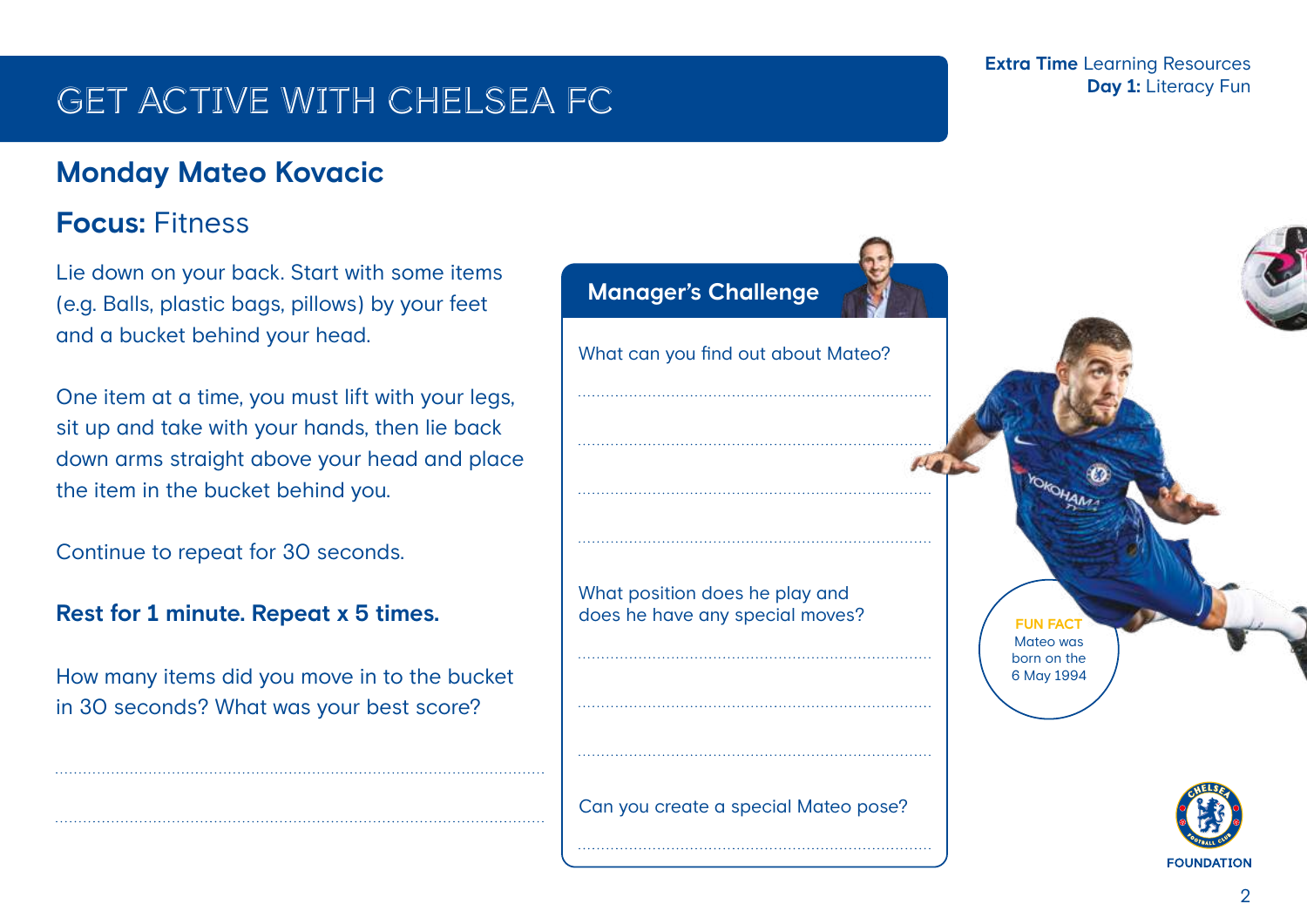# GET focussed with Chelsea fc

## **What does the word 'sport' mean to you?**

## **Focus:** Literacy

You have one minute to write down as many words that come into your head when you think of the word 'sport.'

Ask someone else to write down what the word sport means to them and see if you get the same answers!

### **Write your top 3 words here:**

## **Manager's Challenge**

Put your words into longer sentences and explain why you have chosen them: **Extra Time** Learning Resources **Day 1: Literacy Fun** 

> **FUN FACT** Mateo originally joined Chelsea on a season-long loan at the beginning of the 2018/19 season from Real Madrid



**FOUNDATION**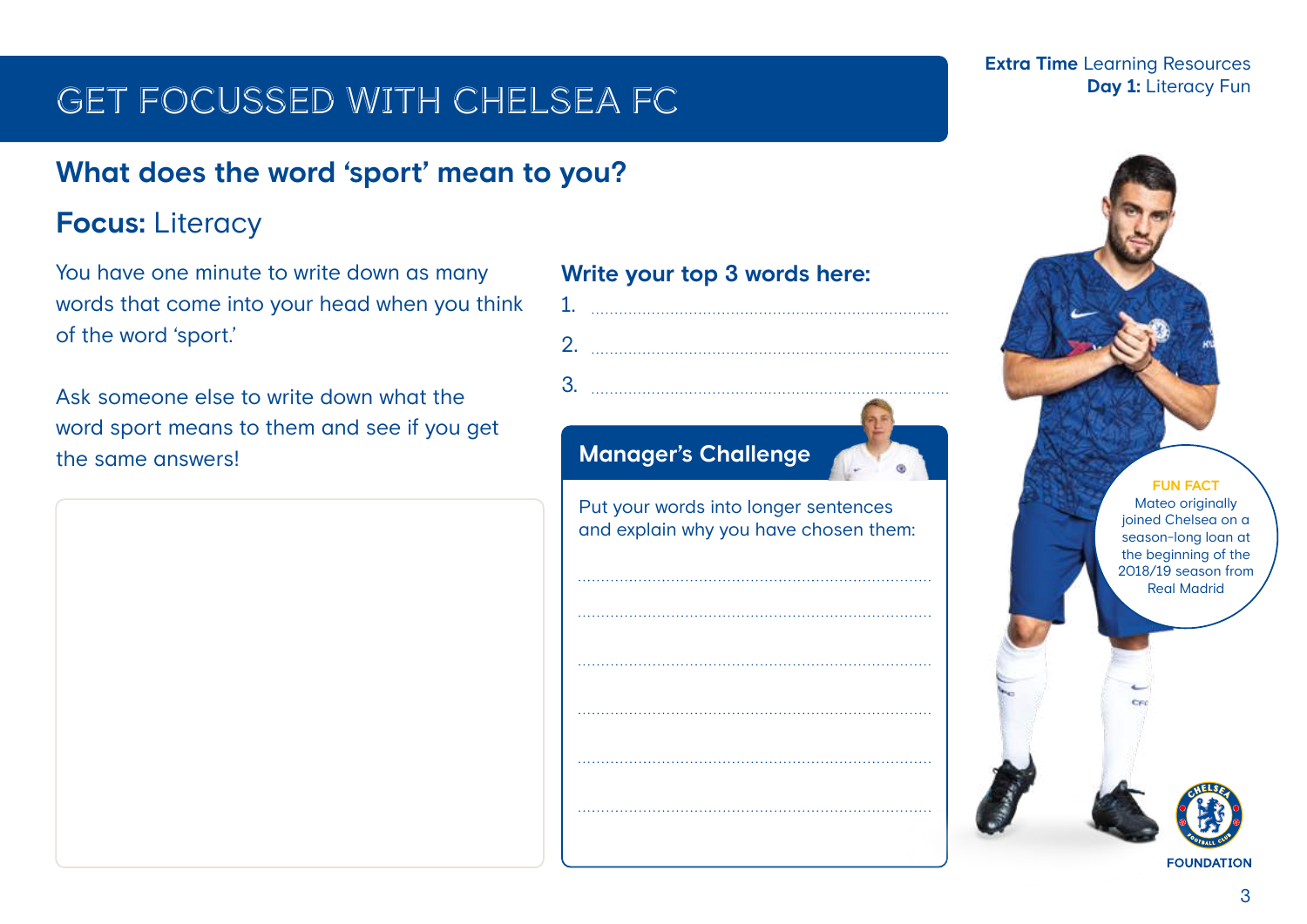# GET focussed with Chelsea fc

## **Focus on Hannah Blundell**

## **Focus:** Literacy

### Watch this film about Hannah Blundell: https://www.chelseafc.com/en/videos/v/2020/02/12/

signed---hannah-blundell-agrees-new-chelsea-deal-- g1czI2ajE6JAArbK8ZUEprkEV9UDM-34?cardIndex=39

### What did you learn about her?

### What are some of her stand out memories?

### What are her hopes for the future?



#### **Extra Time** Learning Resources **Day 1: Literacy Fun**



**FOUNDATION**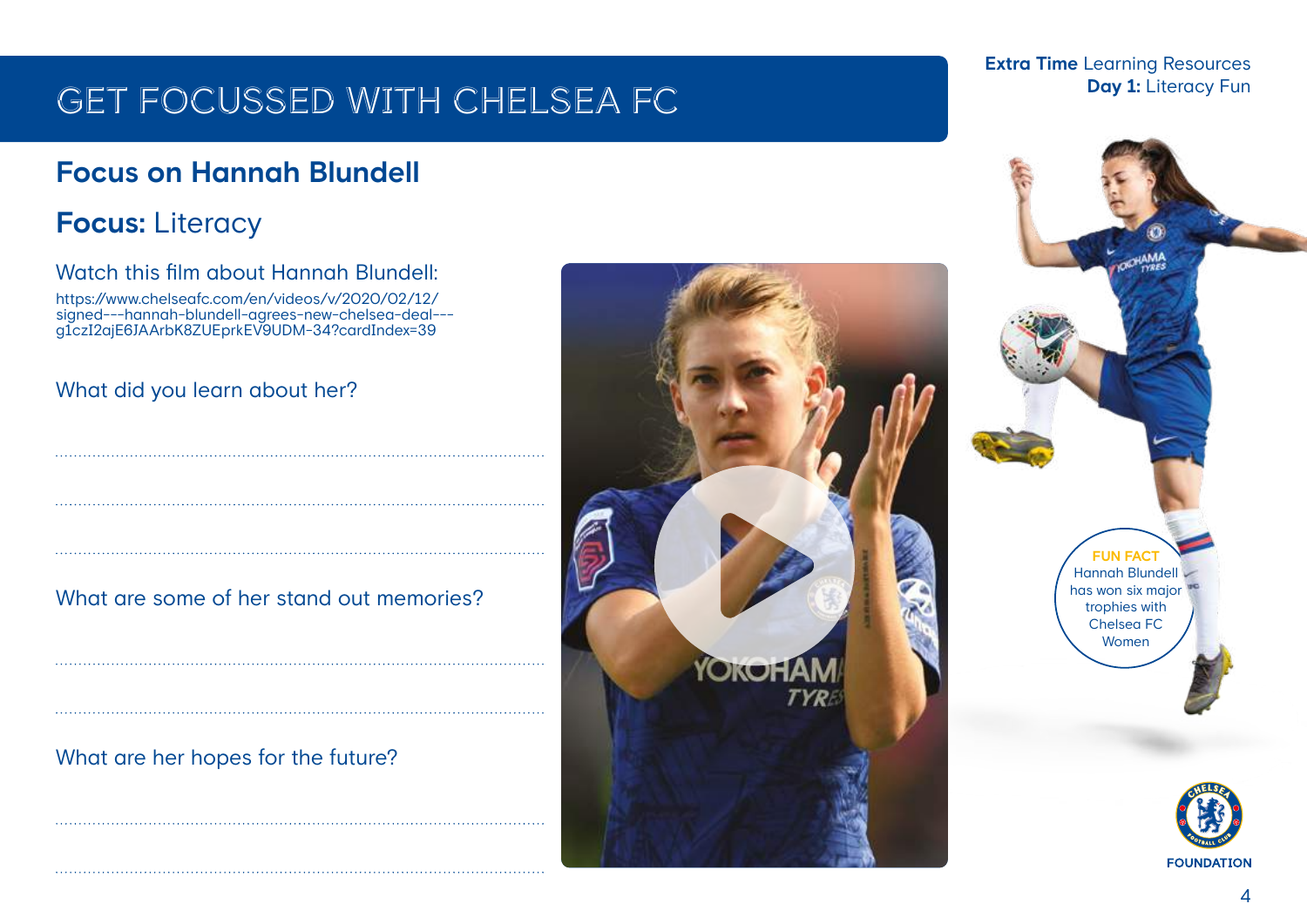# GET creative with Chelsea fc

#### **Extra Time** Learning Resources **Day 1: Literacy Fun**

## **What does the word 'sport' mean to you?**

## **Focus:** Literacy

Use the speech bubble to describe what sport means to you. Do you participate in sport?

How does it make you feel? Do you play sport when gaming? Think of everywhere sport plays a part in your life.



Design and create a poster about sport. You can use words and images.